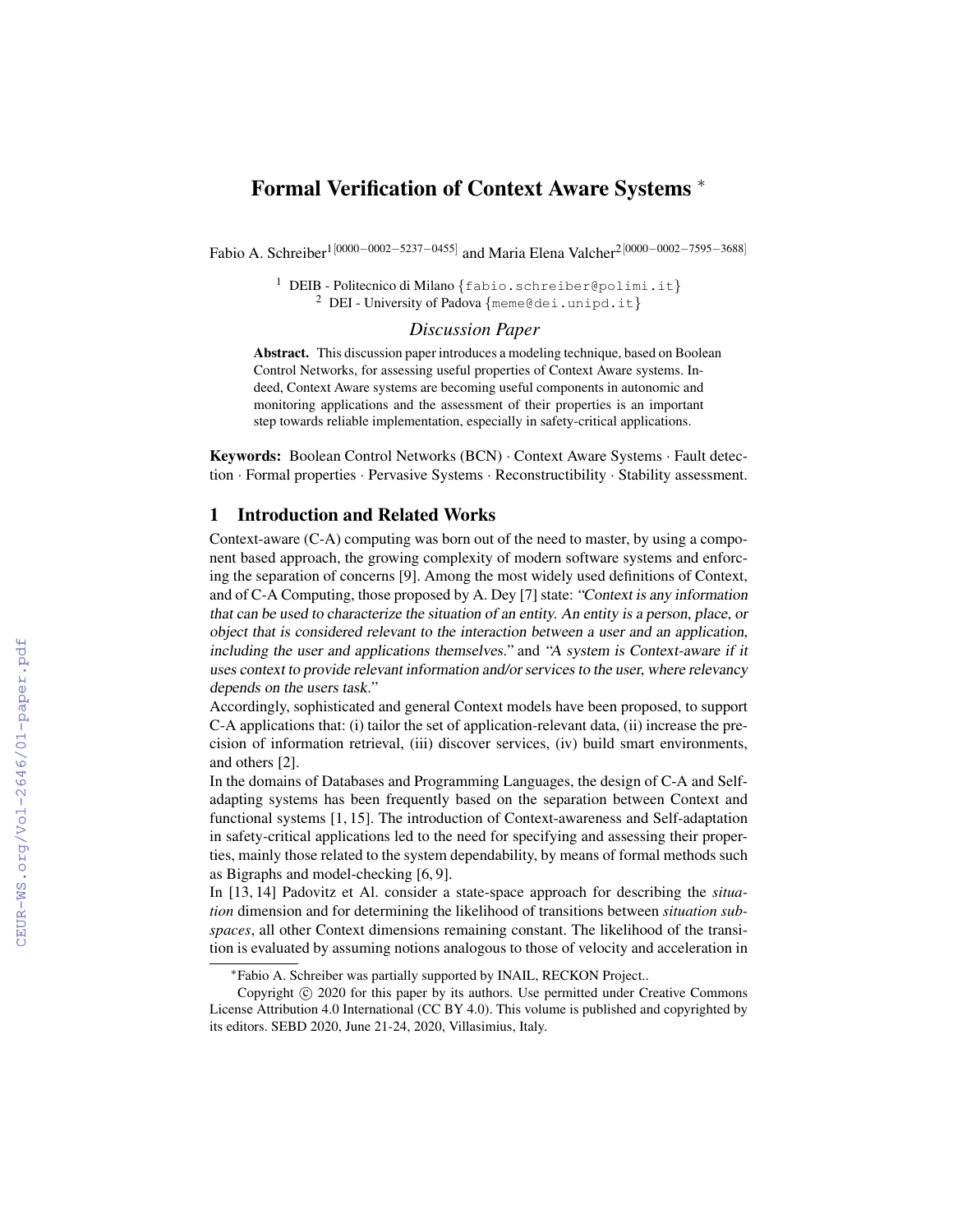mechanical systems.

Stability is a traditional topic in control systems theory, and in [8] the authors explore "... the extent to which control theory can provide an architectural and analytic foundation for building self-managing systems ...". However, control systems are typically described by means of differential equations and by Matrix Algebra, while C-A systems are digital and mostly based on Logics. Inspired by biological systems, Boolean Networks (BN) and Boolean Control Networks (BCN) have been introduced, their representative equations have been converted into an equivalent algebraic form, and solutions to problems such as controllability, observability, stability and reconstructibility have been proposed [3, 10, 12].

In Section 2 the case study is outlined. In Section 3, we show how, by making use of the algebraic approach to Boolean Control Networks, it is possible to formalize, by means of a C-A system, a decision process to avoid hydrogeological disasters, as the one that happened in Abruzzo, where a hotel was hit by an avalanche [16], as well as false alarms. We can then assess the existence of globally attractive equilibrium points of the overall system, corresponding to constant inputs, and investigate some interesting structural properties such as observability and reconstructibility that formalize system features of great practical relevance. Moreover, the possibility of identifying some kinds of faults in the inputs, that could result in errors in the alarm system, is examined. Sections 4 and 5 respectively describe the results of the analysis and possible future developments.

To conclude, we think that cooperation between C-A computing and Control Systems theory can be fruitful to fill in the model gap.

# 2 The architecture of the monitoring system

Figure 1 shows the architecture of a C-A system [2, 7] conceived for monitoring possible snow/ground slides. Signals, coming from physical sensors on the ground, are evaluated in the context of the seismic and meteorological information provided by Web Services RSSs - which can suggest immediate danger - in order to issue alarms. The *integration* of data from the Context state with the actual physical data that are input to the functional system allows the design of a flexible and effective prevention information system which, as an example, can distinguish between the vibration caused by the detachment of a snow mass and the one caused by a skier or a deer occasionally passing near a sensor.

In the monitoring system some states produce outputs that can affect the environment, e.g. by possibly activating an alarm siren. In case of an alarm, the time to evacuate a hotel can be in the order of hours, while the seismic and meteorological conditions can change faster. The ultimate goal of this study is to be sure that, in dangerous situations, an alarm signal is issued, but at the same time that frequent changes in the Context State do not induce an oscillatory behavior of the alarm system and the resulting movement of people out and back into the hotel; the designer of the C-A system must ensure that no action is started before the preceding one is terminated. In this paper we use a sim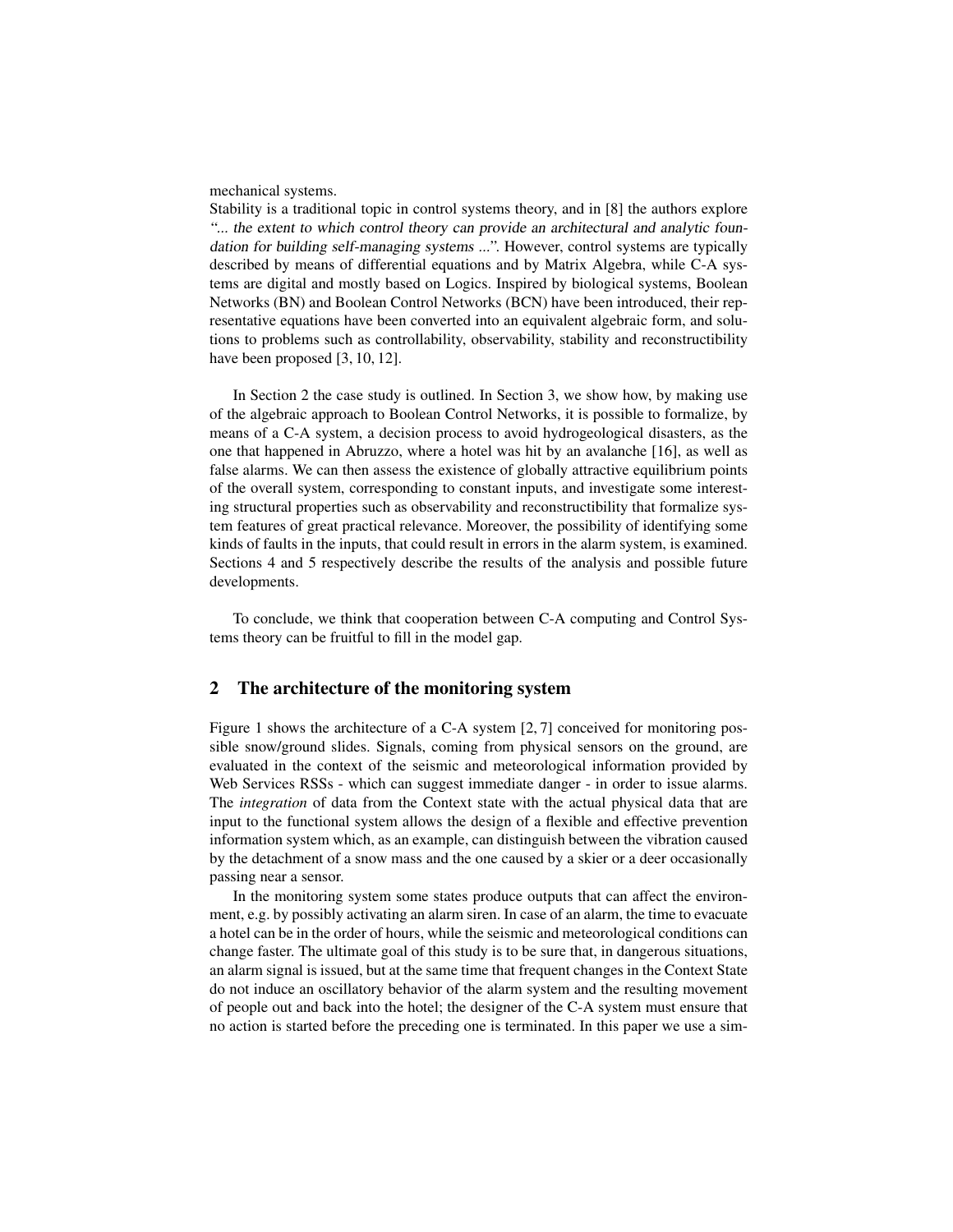ple open-loop model; however, in more complex C-A self managing applications, the system output can affect the context itself.

Our aim is therefore:

- To describe a C-A system, as in Figure 1, by means of a logic State Space model: web services provide input messages to the Context and sensors provide input signals to the Monitoring System; the Context state is a further input to the latter.
- To use BCNs and System Theory tools to asses properties of a C-A system such as: the existence of globally stable equilibrium points and the absence of oscillatory behaviors (limit cycles) under constant inputs; the reconstructibility of the system and the detection of some faults affecting the C-A system inputs.



Fig. 1. Open loop Context Aware system

Although the following analysis refers to the case study, the proposed approach is quite general and can be applied whenever properties should be proved in C-A dynamic systems.

# 3 The BCN Model of the Hydrogeological Example

In [16] a short introduction to the algebraic representation of Boolean Control Networks can be found; in the following we introduce the BCN model of our example case.

#### 3.1 The Context model

Context Input Variables The values of the Context Input Variables are supplied by RSS messages coming from National Web Services, such as Meteorological forecasts and the National Geophysics Institute. Even if the message frequency can be variable, for ease of modeling, we suppose that the system samples them with the same constant frequency. Moreover, we suppose that a real danger situation can be expected only when a defined number - in our example at least four - of consecutive earthquake announcements are sent together with a snow forecast.

We assume:

INGV{*earthquake*, $\neg$ *earthquake*} := U<sub>1</sub>  $METEO\{snow, \neg snow\} := U_2$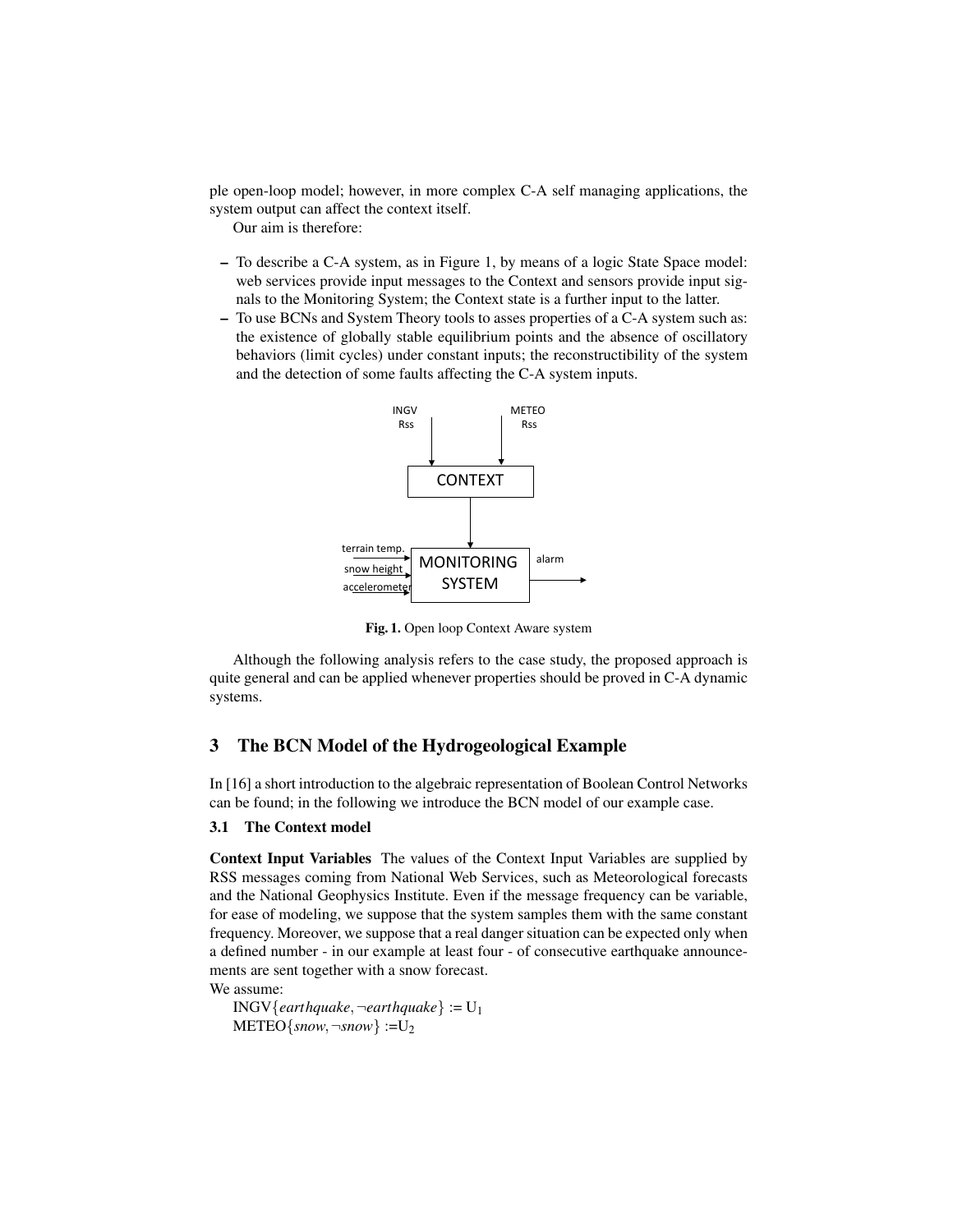Therefore, by expressing the context input variables in terms of canonical vectors, we get:

Context Input Vector =  $u(t)$ =  $|U1 U2|$ *U*<sup>1</sup> *U*<sup>2</sup>  $U_1$   $\neg U_2$  $\neg U_1$  *U*<sub>2</sub>  $\neg U_1 \neg U_2$   $\in \Delta_4 := \{\delta_4^1, \delta_4^2, \delta_4^3, \delta_4^4\}$ 

where  $\delta_n^k$  is the canonical vector of size *n* whose *k*th entry is unitary.

Context States As previously mentioned, we assume that simultaneous snow and earthquake alerts can be regarded as reliable only if not isolated, namely if a sufficiently high number of consecutive (simultaneous) alerts are sent (and received). For this reason we introduce as Context State a counter: COUNTER $\{0, 1, 2, 3, > 3\} =: C$ 

In the representation by means of canonical vectors, the counter is denoted by  $c$  and takes values in  $\Delta_5 := \{\delta_5^1, \delta_5^2, \delta_5^3, \delta_5^4, \delta_5^5\}$ , depending on how many consecutive simultaneous alerts for snow and earthquake have been received. Specifically, for  $i = 1, 2, 3, 4$ , we have that  $\mathbf{c}(t) = \delta_5^i$  if the counter is *i* − 1 at time *t*, while  $\mathbf{c}(t) = \delta_5^5$  if the counter is at least 4 at time *t*. If the counter at time *t* has a value in  $\{\delta_5^1, \delta_5^2, \delta_5^3, \delta_5^4\}$  and the context input is  $\mathbf{u}(t) = \delta_4^1$  (another simultaneous snow and earthquake alert comes in), then the counter value at  $t + 1$  is increased by 1. If  $\mathbf{c}(t) = \delta_5^5$  and  $\mathbf{u}(t) = \delta_4^1$ , then  $\mathbf{c}(t + 1) = \delta_5^5$ , while in every other case the counter is reset to  $\mathbf{c}(t+1) = \delta_5^1$ .

Therefore, the counter updates according to the following model (BCN):  $\mathbf{c}(t+1) = \mathbf{C} \ltimes \mathbf{u}(t) \ltimes \mathbf{c}(t)$ , where  $\ltimes$  denotes the semi-tensor product,  $C = \begin{bmatrix} C_1 & C_2 & C_3 & C_4 \end{bmatrix} \in$  $\mathscr{L}_{5\times20}$ , the set of logic matrices of size  $5\times20$ , and  $C_1 = C \ltimes \delta_4^1 = [\delta_5^2 \ \delta_5^3 \ \delta_5^4 \ \delta_5^5 \ \delta_5^5]$  $C_2 = C \ltimes \delta_4^2 = \left[\delta_5^1 \ \delta_5^1 \ \delta_5^1 \ \delta_5^1 \ \delta_5^1 \ \delta_5^1\right]$  $C_3 = C \ltimes \delta_4^3 = C_2$  $C_4 = C \ltimes \delta_4^4 = C_2$ Obviously, *the number of consecutive alert situations is a design variable which allows*

*to set stricter - if increased - or loser - if lowered - requirements on the alarm system.*

Context Output Introduce the Context model output

CONTEXT-ALERT{*danger*,*quiet*} := U*<sup>c</sup>*

Since we assume that the CONTEXT-ALERT variable  $U_c$  is *danger* (the corresponding canonical vector  $\mathbf{u}_c$  takes the value  $\delta_2^1$ ) if and only if there have been at least four simultaneous snow and earthquake alerts, the variable  $\mathbf{u}_c$  is updated following the algebraic rule:

 $\mathbf{u}_c(t) = \mathbf{H}_c \ltimes \mathbf{c}(t)$  where  $\mathbf{H_c} = \left[\delta_2^2 \ \delta_2^2 \ \delta_2^2 \ \delta_2^2 \ \delta_2^1\right] \in \mathscr{L}_{2\times 5}$ 

Figure 2 shows the state diagram for the Context automaton.

This is one possible solution, but it may be regarded as somewhat dangerous: if the counter is erroneously reset, then the alert ends up being significantly delayed. An alternative solution could be that of simply decreasing the counter by one if  $\mathbf{u}(t) \neq \delta_4^1$  (or if  $\mathbf{u}(t) = \delta_4^i$ ,  $i = 2, 3$ ). This solution would be more robust to possible disturbances occasionally affecting the context inputs.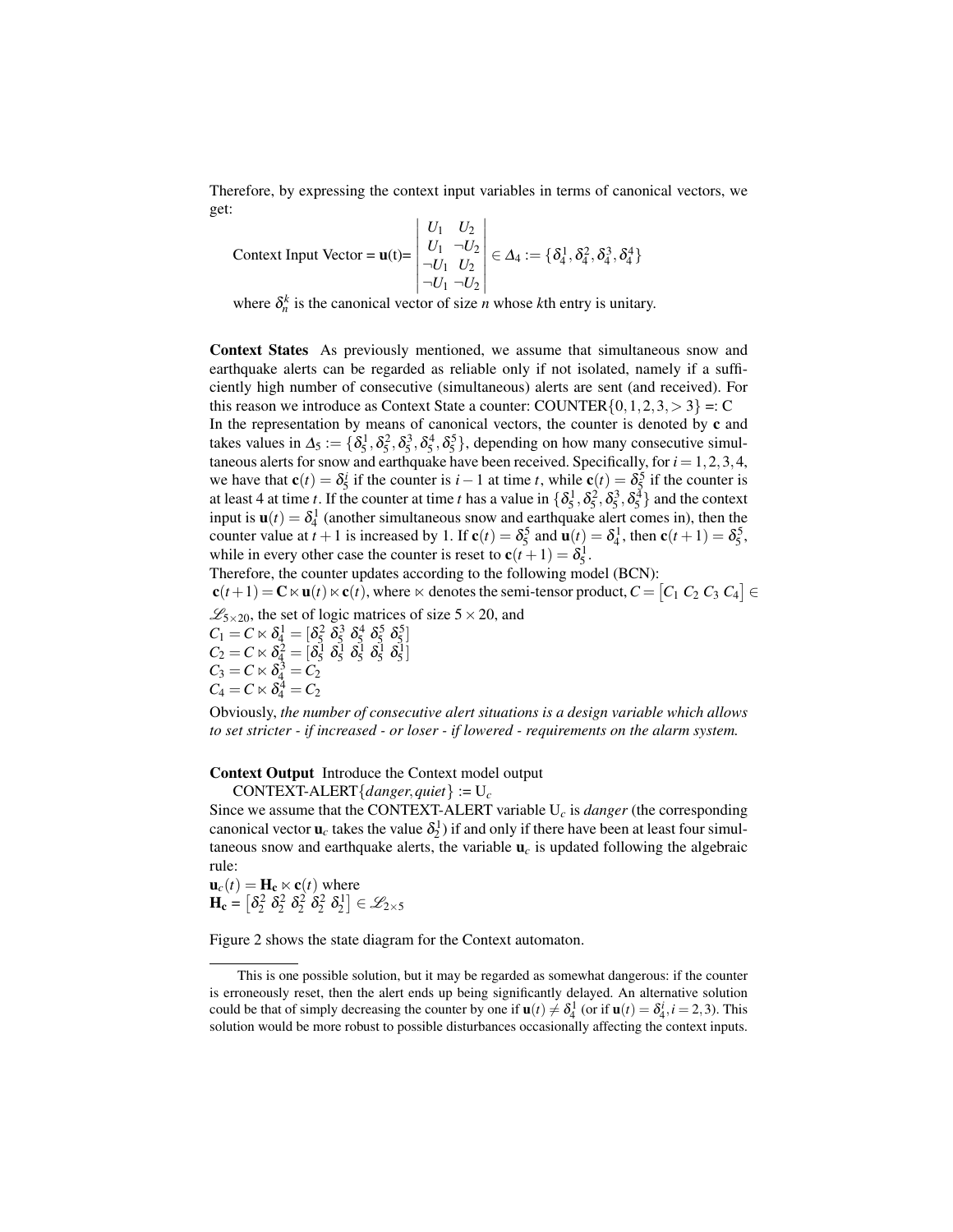

Fig. 2. Context State diagram for the hydrogeological example

### 3.2 The Functional System model

Functional System Input Variables We assume that, in addition to the CONTEXT-ALERT variable, the Functional System model receives three more input signals from local sensors, so that, at the end, the Input Vector  $\mathbf{v}(t) \in \Delta_{16}$  is composed by the following variables determining the system dynamics:

terrain temperature  $\{high, low\} := V_1$ snow height  $\{high, low\} := V_2$ accelerometer  $\{high, low\} := V_3$ context-alert {*danger*, *quiet*} :=  $V_4 = U_c$ 

Functional System State The CONTEXT-ALERT input is already the result of repeated and consecutive notifications of alert situations, so we may regard it as a variable that is hardly affected by false alarms. Also, we assume that a disturbance that can instantaneously modify the terrain temperature or the snow height, unless connected with an earthquake, is statistically not very realistic. On the other hand, the accelerometer may be a source of false alarms since it can detect a "high" signal for reasons that are not related to earthquakes: for instance, animals running close to the accelerometer. As a result, we regard as reliable only repeated alerts coming from the accelerometer. So, as in the case of simultaneous snow and earthquake warnings, we require that the accelerometer has been "high" for two consecutive time instants (before *t*) in order to regard the information given by the accelerometer as a real warning. Therefore, we introduce the state variable:

 $ACC-COUNTER\{0,1,>1\}$ 

The canonical vector representing the accelerometer counter is denoted by a and takes values in  $\Delta_3 = {\delta_3^1, \delta_3^2, \delta_3^3}$ . Specifically,  $\mathbf{a}(t) = \delta_3^1$  if the counter is 0 at time *t*;  $\mathbf{a}(t) = \delta_3^2$  if the counter is 1 at time *t*; and  $\mathbf{a}(t) = \delta_3^3$  if the counter is at least 2 at time *t*. If the counter at time *t* has a value in  $\{\delta_3^1, \delta_3^2\}$  and the accelerometer vector is  $\mathbf{v}_3(t) = \delta_2^1$ , then the counter value at  $t + 1$  is increased by 1. If  $\mathbf{a}(t) = \delta_3^3$  and  $\mathbf{v}_3(t) = \delta_2^1$ , then  $\mathbf{a}(t+1) = \delta_3^3$ , while when  $\mathbf{v}_3(t) = \delta_2^2$  the counter is moved back to  $\mathbf{a}(t+1) = \delta_3^1$ . Therefore, the accelerometer counter updates according to the following BCN: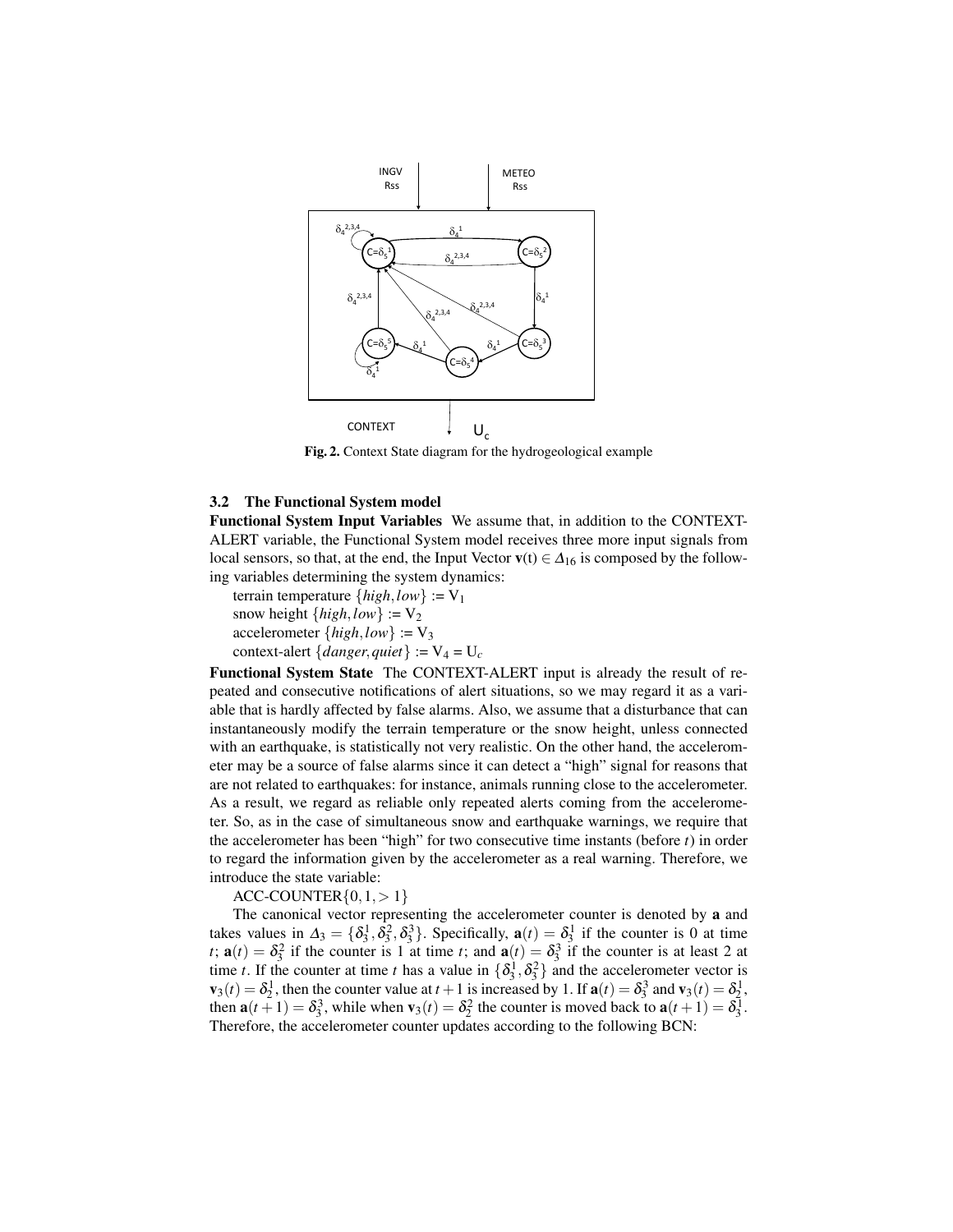$\mathbf{a}(t+1) = \mathbf{A} \ltimes \mathbf{v}_3(t) \ltimes \mathbf{a}(t)$ , where  $A = [A_1 \ A_2] \in \mathcal{L}_{3 \times 6}$ , and  $A_1 = A \ltimes \delta_2^1 = [\delta_3^2 \; \delta_3^3 \; \delta_3^3]$  $A_2 = A \ltimes \delta_2^{\bar{2}} = [\delta_3^{\bar{1}} \ \delta_3^{\bar{1}} \ \delta_3^{\bar{1}}]$ 

Functional System Output We assume that the Functional System output can take three values:

ALARM {*temp*−*high*,*snow*−*high*,*acc*−*counter* > 1,*acc*−*high*, *ctx*−*danger*} ATTENTION {*temp*−*low*,*snow*−*high*,*acc*−*counter*− ∗,*acc*− ∗, *ctx*− ∗ *OR temp*− *high*,*snow*−*low*,*acc*−*counter*−∗,*acc*−∗, *ctx*−∗ *OR temp*−*high*,*snow*−*high*,*acc*− *counter* − *low*,*acc* − ∗, *ctx* − ∗ *OR temp* − *high*,*snow* − *high*,*acc* − *counter* − ∗,*acc* − *low*, *ctx*− ∗ *OR temp*−*high*,*snow*−*high*,*acc*−*counter* − ∗,*acc*− ∗, *ctx*−*quiet*} NORMAL  $\{temp - low, snow - low, acc - counter - *, acc - *, ctx - *\}$ Note that the alarm is sent out only when "*acc* − *counter* > 1" *and* "acc-high". This means that at the time *t*<sup>∗</sup> the alarm signal is issued if the accelerometer has detected some movement for at least three consecutive time instants  $t^*$ ,  $t^* - 1$  and  $t^* - 2$ . Of

course, as for the context-alert variable, *the choice of how long we want to wait before issuing the alarm signal is a design parameter that balances conflicting requirements: security on the one hand and the need to avoid false alarms on the other.*

The functional system output is denoted by **m** and takes values in  $\Delta_3$ . Based on the previous description of the three possible output values, it follows that the output vector is generated based on the state  $\mathbf{a}(t)$  and the input  $\mathbf{v}(t)$  according to the following model:  $\mathbf{m}(t) = \mathbf{M} \ltimes \mathbf{v}(t) \ltimes \mathbf{a}(t)$ , where  $\mathbf{M} = [M_1 \ M_2 \ \dots \ M_{16}] \in \mathscr{L}_{6 \times 16}$ , and

 $M_1 = M \ltimes \delta_{16}^1 = [\delta_3^2 \; \delta_3^2 \; \delta_3^1]$  $M_2 = M \ltimes \delta_{16}^2 = [\delta_3^2 \ \ \delta_3^2 \ \ \delta_3^2]$  $M_i = M \ltimes \delta_{16}^i = M_2$ , for  $i = 3,...,12$  $M_{13} = M \ltimes \overline{\delta}_{16}^{13} = [\delta_3^3 \; \delta_3^3 \; \delta_3^3]$  $M_i = M \ltimes \delta_{16}^i = M_{13}$ , for  $i = 14, 15, 16$ 

So, overall, the system model is a BCN obtained by connecting the BCN describing the context and the BCN describing the functional model, and hence it is described by the following equations:

$$
\mathbf{c}(t+1) = \mathbf{C} \ltimes \mathbf{u}(t) \ltimes \mathbf{c}(t)
$$
 (1)

$$
\mathbf{a}(t+1) = \mathbf{A} \ltimes \mathbf{v}_3(t) \ltimes \mathbf{a}(t) \tag{2}
$$

$$
\mathbf{v}_4(t) = \mathbf{H_c} \ltimes \mathbf{c}(t) \tag{3}
$$

$$
\mathbf{m}(t) = \mathbf{M} \ltimes \mathbf{v}(t) \ltimes \mathbf{a}(t). \tag{4}
$$

Note that the previous system could be represented as a standard BCN having  $u(t)$  :=  $\mathbf{u}(t) \ltimes \mathbf{v}_1(t) \ltimes \mathbf{v}_2(t) \ltimes \mathbf{v}_3(t)$  as input,  $\mathbf{x}(t) := \mathbf{c}(t) \ltimes \mathbf{a}(t)$  as state vector, and  $\mathbf{v}(t) = \mathbf{m}(t)$ as output. Such a representation, however, would be of larger dimension and would not contribute to a better understanding of the system properties. On the contrary, it would make the overall analysis more complicated. So, we investigate the model properties by making use of the previous description (1) - (4). This provides further evidence of the convenience of using C-A systems to model the system dynamics. Note that the current cascade structure, having two counter variables as state variables of the two connected BCNs, can be easily adapted to model a large class of C-A systems that describe a decision process, in particular, an alert system. So, even if we focus on this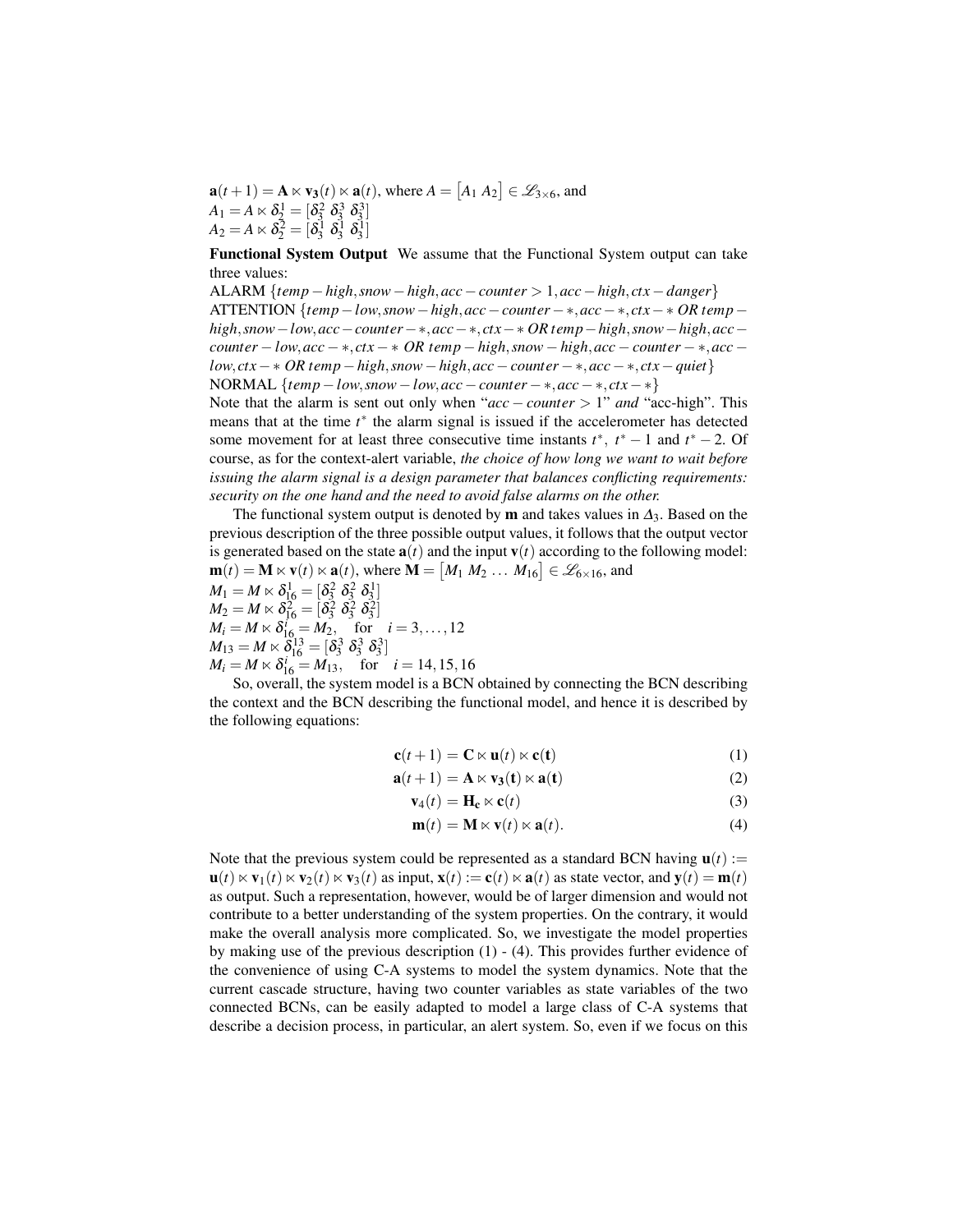specific model, it is immediate to understand how the results and properties derived in the following extend to all the alert systems that can be modelled as the cascade of a Context and a Functional Systems, both of the them affected by external signals and measurements, and whose target is to generate alert/alarm notifications based on the occurrence of specific (possibly repeated) combinations of data.

### 4 The main results

In [16] we present a detailed description of the kind of reasoning that can be made using the model developed in the previous sections. Here we only mention the main results, referring to the original paper for a full treatment.

- We use definitions and methods as in  $[4, 5, 11]$  to find equilibrium points of BCNs corresponding to constant inputs. The analysis shows that *no limit cycles can appear in the system, and hence no contradicting alarm messages can be delivered by it*.
- Observability does not seem to be a fundamental system property for the hydrogeological model, since identifying the initial state of the system during some observation interval does not bring any practical advantage. On the other hand, reconstructibility is a more relevant property to investigate: by identifying the current system state, say  $\mathbf{x}(T)$ , from the observation of the input and the output in some time interval [0,*T*], *one may anticipate whether an alert signal will lead to an alarm signal at the next time instant or not and hence be ready to run away or to provide support*. The analysis shows that *the hydrogeological system described by* (1)*-*(2)*-*(3)*-*(4) *is reconstructible and the definition of reconstructibility holds for*  $T = 4$
- Detection of *stuck-in faults*. We proved that *Given the hydrogeological system described by* (1)-(2)-(3)-(4)*, a stuck-in fault for one of the state variables,*  $c(t)$  *or* a(*t*)*, cannot be identified corresponding to all the input sequences, but if one of the counters gets stuck at a value that is not maximum, thus preventing the possible generation of an alarm, then the previous state estimator always allows to detect* and identify the stuck-in fault at latest after  $T = 4$  times instants from the fault oc*currence.* Note, finally, that a false alarm cannot possibly be issued, because this would require not only that one of the counters is stuck to the maximum value but also that the other is at the maximum value in turn and the inputs are all high, but *this is the case when the alarm message should be issued!*

# 5 Conclusions and future work

In this paper we model a simple Context-aware system as a Boolean Control Network in order to use the powerful tools typical of system theory, which apply to linear analog systems, also to digital systems, whose properties are usually expressed by logical rules. The ultimate goal is to pave the way to formally assess reliability and safety properties of self adapting safety critical systems. The existence of globally attractive equilibrium points under constant input and the reconstructibility of the system have been proved, as well as the possibility of identifying some faults which could adversely affect the system output.